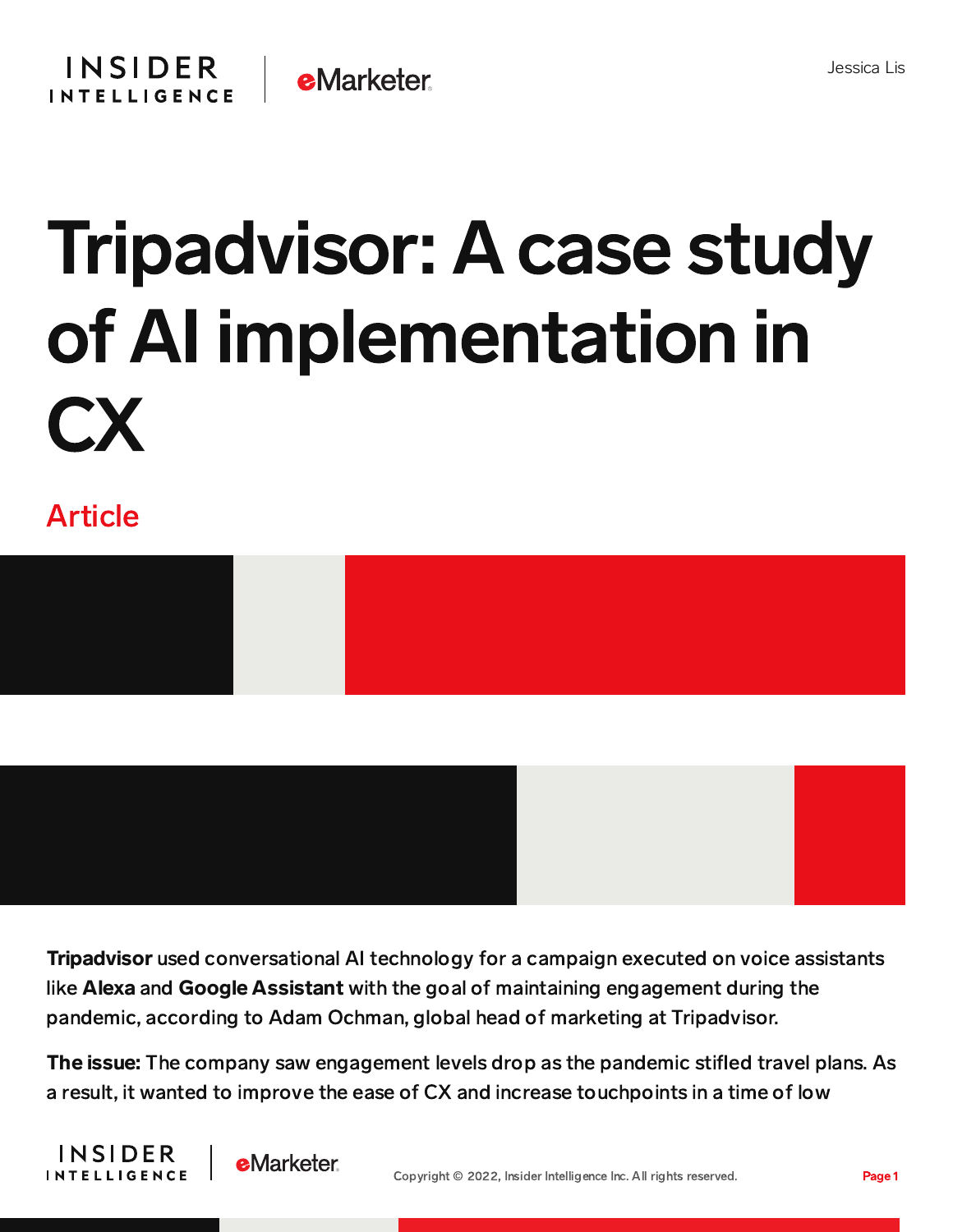engagement.

What Tripadvisor did: Tripadvisor launched two voice assistant campaigns where users could interact with itineraries on Alexa or Google Assistant, one for Abu Dhabi and the other for Visit Orlando. The campaigns attempted to fit into the audience's daily life and met consumers where they spent the most time—in their homes.

The user was able to have a conversation with a voice assistant and engage with the itineraries, eventually heading to Tripadvisor's website if they decided to continue planning their trip. The experience weaved in content from the website like reviews, which allowed users to access this information in a new way. Tripadvisor also tested, learned, and amended its plans during the campaigns.

The result: Tripadvisor considered the campaigns successful. Users spent more than 4 minutes on average engaging with the campaigns, answering approximately seven prompts. In all, users engaged with the Visit Orlando campaign for a combined 450 hours and spent more than 1,300 hours with the Abu Dhabi campaign. Both campaigns increased performance. Tripadvisor also won a Drum Award for "Most Effective Use of AI/Machine Learning" as a result of this campaign.

Where else is it considering AI: Tripadvisor is considering the use of dynamic content tailored to their individual users as well as predictive analytics for better creative output and delivery.

It is also contemplating the metaverse—with ideas like itineraries accessed in virtual reality before buying—and travel retail applications.